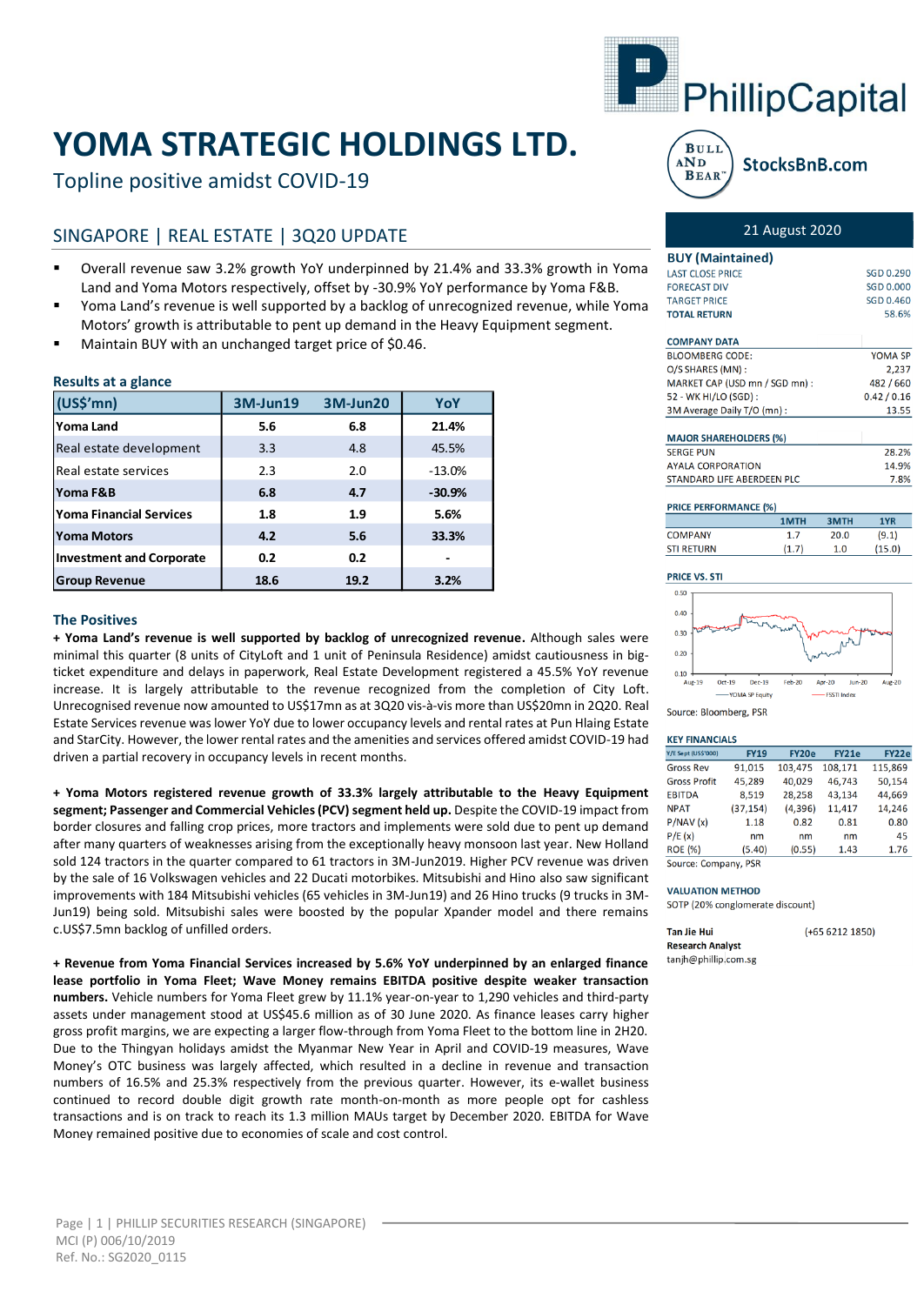PhillipCapital

#### **The Negatives**

**- Yoma F&B revenue was down 31% YoY due to COVID-19 measures.** 3Q20 revenue declined 31% YoY due to government-imposed lock downs, curfews and prohibitions on dine-in between April to mid-May and temporary store closures in severely affected trade zones. The month of April was most affected as revenue fell 50% YoY. During the initial stages of COVID-19 there was a large shift towards delivery, which mitigated some of the shortfall in dine-in revenue. Delivery accounted for 40% of the total sales in April at the peak, which normalised to 15%-20% as restrictions eased and some of these customers return to restaurants. June recorded a smaller decline of c.25% YoY since the Myanmar government allowed restaurants to resume operations conditional upon adherence to certain guidelines at the end of May.

## **Outlook**

Pre-COVID, CityLoft has been recording a healthy booking rate at >50 units per month. Amidst COVID-19, interest in the property remained high as the team continued to engage customers through virtual show flats. However, CityLoft's booking rate slowed significantly from April to May. As the economy started to reopen at the end of May, buying interest noted a recovery. Booking rate was nearing half of pre-COVID levels by July.

According to World Bank's June report, the agriculture sector had been resilient and is expected to grow by 0.7% for the year. This is mostly due to an increase in production of crops, such as rice, and beans and pulses. Meanwhile, the Myanmar government and NGOs are also supporting the agricultural industry by providing lower-interest loans for buying inputs and giving greater flexibility on loan repayments. These initiatives will spur demand for tractors which is beneficial for Yoma Motors.

During this period, Wave Money will continue to work with various organisations such as Myanmar Agricultural development to disburse loans for farmers and Social Security Board to disburse medical and COVID-19 quarantine relief through the adoption of Wave Pay. We are expecting the growth of the ewallet business to be fast-tracked by these schemesto make up for fewer transactions in the OTC business.

Yoma F&B witnessed improved performance MoM as business starts to recover in the coming quarter. Sales for July was nearing-pre-COVID level with same store sales growth recorded in certain days. The accelerated adoption of delivery services positioned Yoma F&B better to capture sales thwarted due to dine-in prohibitions. Yoma's target of opening 2-3 KFCs by the end of 2020 remains unchanged.

**Maintain BUY with an unchanged TP of S\$0.460.** Our target price translates to a total upside of 58.6%. Property and financial services will constitute 68% and 19% of the valuation respectively. A conglomerate discount of 20% has been applied (Fig.1).

*The report is produced by Phillip Securities Research under the 'Research Talent Development Grant Scheme' (administered by SGX).*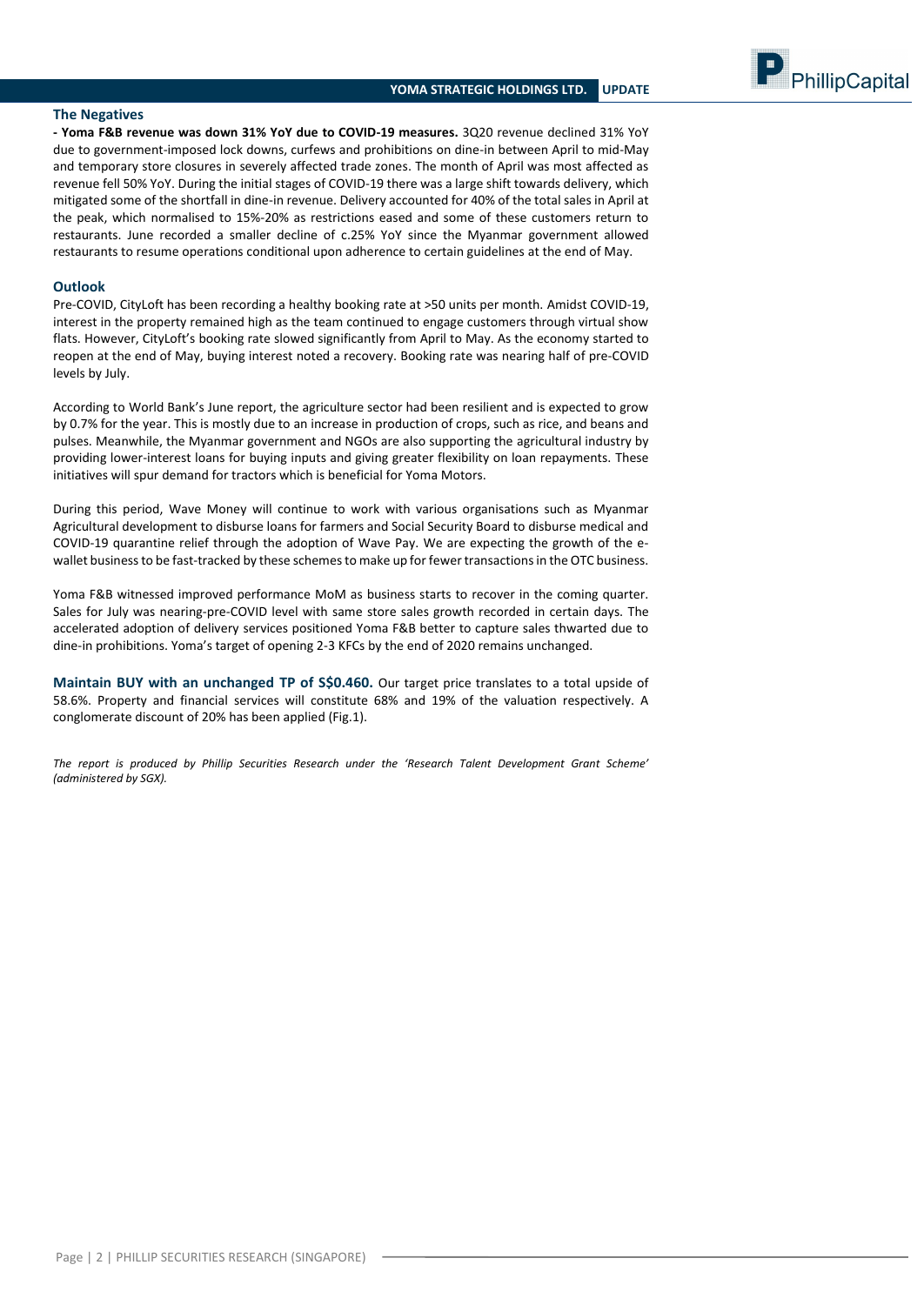

*Figure 1: SOTP Model*

|        | <b>Assets</b>                            |                              |                                         |                                              |
|--------|------------------------------------------|------------------------------|-----------------------------------------|----------------------------------------------|
|        | <b>Yoma Land</b>                         | <b>Properties</b>            | <b>Valuation (US\$)</b>                 | <b>Remarks</b>                               |
| A)     | Land Bank                                | <b>Star City Development</b> | \$129,500,000                           | Balance sheet cost                           |
|        |                                          | Pun Hlaing Development       | \$310,122,500                           | Balance sheet cost                           |
|        |                                          |                              |                                         |                                              |
| B)     | <b>Investment Properties</b>             | Star City                    | \$122,920,000                           | Share of fair value                          |
|        |                                          | Others                       | \$68,800,000                            | Share of fair value                          |
|        |                                          |                              |                                         |                                              |
| C)     | <b>Development Properties</b>            | Yoma Central                 | \$122,000,000                           | Balance sheet cost                           |
|        |                                          | Peninsula Yangon             | \$28,000,000                            | Balance sheet cost                           |
|        |                                          | City Loft                    | \$7,000,000                             | <b>DCF</b>                                   |
|        | Yoma Land Valuation                      |                              | \$788,342,500                           |                                              |
|        |                                          |                              |                                         |                                              |
|        | <b>Yoma Financial Services</b>           |                              | <b>Valuation (US\$)</b>                 | Remarks                                      |
| A)     | Yoma Fleet                               |                              | \$106,400,000                           | Based on Tokyo Century Transaction Valuation |
| B)     | <b>Wave Money</b>                        |                              | \$113,553,000                           | Based on EV/EBITDA and USD/MAU               |
|        |                                          |                              |                                         |                                              |
|        | <b>Yoma Financial Services Valuation</b> |                              | \$219,953,000                           |                                              |
|        |                                          |                              |                                         |                                              |
| $\ast$ | Yoma F&B                                 |                              | Valuation (US\$)                        | <b>Remarks</b>                               |
| A)     | <b>Restaurants</b>                       |                              | \$43,174,000                            | P/Sales                                      |
| B)     | Logistics                                |                              | \$6,000,000                             | Based on SF Transaction valuation            |
|        |                                          |                              |                                         |                                              |
|        | Yoma F&B Valuation                       |                              | \$49,174,000                            |                                              |
|        |                                          |                              |                                         |                                              |
|        | <b>Yoma Motors</b>                       |                              | Valuation (US\$)                        | <b>Remarks</b>                               |
|        | Yoma Motors                              |                              | \$18,740,000                            | P/Sales                                      |
|        | <b>Yoma Motors Valuation</b>             |                              | \$18,740,000                            |                                              |
|        | <b>Other Investments</b>                 |                              |                                         |                                              |
|        |                                          |                              | <b>Valuation (US\$)</b><br>\$75,470,000 | <b>Remarks</b>                               |
|        | <b>Implied Valuation</b>                 |                              |                                         |                                              |
|        | <b>Total Assets</b>                      |                              | \$1,151,679,500                         |                                              |
|        |                                          |                              |                                         |                                              |
|        | <b>Net Debt and Overheads</b>            |                              | \$225,298,000                           |                                              |
|        |                                          |                              |                                         |                                              |
|        | <b>Valuation</b>                         |                              | \$926,381,500                           |                                              |
|        | No of shares                             |                              | 2,231,220,416                           |                                              |
|        | Less: Conglomerate discount              |                              | 20%                                     |                                              |
|        | USD/SGD                                  |                              | 1.3882                                  |                                              |
|        | <b>TP (S\$)</b>                          |                              | \$0.46                                  |                                              |

*Source: Company, PSR*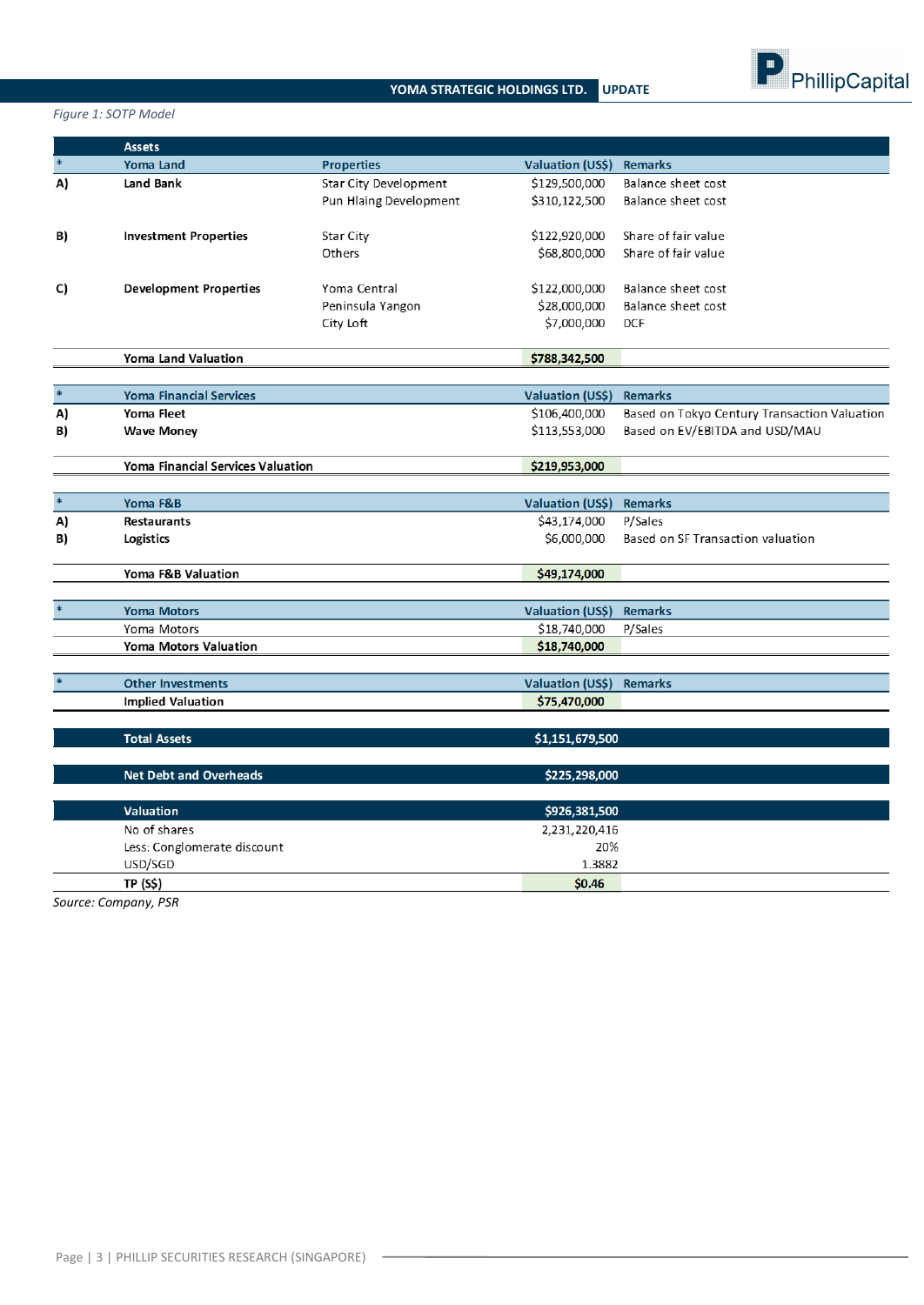

## **Financials**

| <b>Statement of Total Return and Distribution Statement</b> |             | <b>Balance Sheet</b> |           |           |           |                                 |             |             |         |              |        |
|-------------------------------------------------------------|-------------|----------------------|-----------|-----------|-----------|---------------------------------|-------------|-------------|---------|--------------|--------|
| Y/E Sept, (\$'000)                                          | <b>FY18</b> | <b>FY19</b>          | FY20e     | FY21e     | FY22e     | Y/E Sept, (\$'000)              | <b>FY18</b> | <b>FY19</b> | FY20e   | <b>FY21e</b> | FY22e  |
| Revenue                                                     | 99,631      | 91.015               | 103.475   | 108.171   | 115.869   | <b>ASSETS</b>                   |             |             |         |              |        |
| Cost of sales                                               | (67, 940)   | (45, 726)            | (63, 446) | (61, 428) | (65, 715) | Investment properties           | 366,637     | 242,960     | 264,860 | 264,860      | 264,86 |
| <b>Gross Profit</b>                                         | 31,691      | 45,289               | 40,029    | 46,743    | 50,154    | Land development rights (NC)    | 210,144     | 149,130     | 149,130 | 149,130      | 149,13 |
| Finance expenses                                            | (11, 896)   | (29, 605)            | (17, 342) | (17, 342) | (17, 342) | <b>PPE</b>                      | 71,563      | 118,347     | 104,117 | 91,598       | 80,58  |
| Administrative expenses                                     | (53, 945)   | (50, 255)            | (60,054)  | (58, 144) | (62, 201) | Others                          | 189,247     | 147.454     | 180,208 | 171,907      | 180,58 |
| Other items                                                 | 80,287      | (140)                | 33,057    | 41,020    | 44.707    | <b>Total non-current assets</b> | 837,591     | 657,891     | 698,315 | 677,495      | 675,15 |
| <b>Total Return Before Tax</b>                              | 46,137      | (34, 711)            | (4, 310)  | 12,277    | 15,318    | Development properties          | 330,028     | 290,276     | 395,247 | 321,387      | 446.24 |
| Taxation                                                    | (2,042)     | (2, 443)             | (86)      | (859)     | (1,072)   | Trade receivables               | 98,167      | 76,495      | 95,963  | 84,322       | 108,79 |
| <b>Total Return After Tax</b>                               | 44,095      | (37, 154)            | (4, 396)  | 11,417    | 14,246    | <b>CCE</b>                      | 32,579      | 29,981      | 137,527 | 45,773       | 134,93 |
| <b>EBIT</b>                                                 | 58,033      | (5, 106)             | 13,032    | 29,619    | 32.660    | Inventories                     | 26,061      | 19.287      | 23,010  | 17,942       | 25,86  |
| <b>EBITDA</b>                                               | 67,649      | 8,519                | 28,258    | 43,134    | 44,669    | Others                          | 134,758     | 149,950     | 149,950 | 149,950      | 149,95 |

| Per unit data    |             |             |        |       |       |                    |
|------------------|-------------|-------------|--------|-------|-------|--------------------|
| Y/E Sept         | <b>FY18</b> | <b>FY19</b> | FY20e  | FY21e | FY22e | <b>LIABILITIES</b> |
| NAVPS (USS)      | 0.38        | 0.27        | 0.36   | 0.36  | 0.36  | Trade paya         |
| EPU (US\$ cents) | 2.33        | (1.96)      | (0.20) | 0.51  | 0.64  | ST borrowi         |
|                  |             |             |        |       |       |                    |

| <b>Cash Flow</b>                   |             |                          |           |              |                          | <b>Total non-current liabilities</b> | 289,774     | 336,838     | 369,093      | 335,685      | 371,542 |
|------------------------------------|-------------|--------------------------|-----------|--------------|--------------------------|--------------------------------------|-------------|-------------|--------------|--------------|---------|
| Y/E Sept, (\$'000)                 | <b>FY18</b> | <b>FY19</b>              | FY20e     | <b>FY21e</b> | FY22e                    | <b>Total liabilities</b>             | 559,603     | 535,490     | 706,960      | 496,649      | 730,842 |
| <b>CFO</b>                         |             |                          |           |              |                          |                                      |             |             |              |              |         |
| Net income                         | 45,111      | (37, 154)                | (4, 396)  | 11,417       | 14,246                   | <b>Net assets</b>                    | 899,581     | 688,390     | 793,053      | 800,220      | 810,108 |
| Adjustments                        | (73, 193)   | 62.289                   | 33,169    | 27,522       | 26,122                   | Represented by:                      |             |             |              |              |         |
| WC changes                         | 28,255      | (41,007)                 | 62,157    | (112, 436)   | 67,262                   | Share Capital                        | 674,396     | 514,736     | 623,336      | 623,336      | 623,336 |
| Cash generated from ops            | 173         | (15, 872)                | 90,930    | (73, 497)    | 107,629                  | Retained profits                     | 96,057      | 51,158      | 46,243       | 52,432       | 61,342  |
| Others                             | (1, 551)    | (833)                    | (86)      | (859)        | (1,072)                  | Others                               | 129,128     | 122,496     | 123,474      | 124,452      | 125,430 |
| Cashflow from ops                  | (1, 378)    | (16, 705)                | 90,844    | (74, 356)    | 106,557                  | <b>Total equity</b>                  | 899,581     | 688,390     | 793,053      | 800,220      | 810,108 |
| CFI                                |             |                          |           |              |                          | <b>Valuation Ratios</b>              |             |             |              |              |         |
| Additions to development propertic | (137, 224)  | (74, 684)                | (21,900)  |              | $\overline{\phantom{a}}$ | Y/E Sept                             | <b>FY18</b> | <b>FY19</b> | <b>FY20e</b> | <b>FY21e</b> | FY22e   |
| Additions to IP                    | (56, 510)   | (610)                    |           |              | $\overline{\phantom{a}}$ | P/NAV(x)                             | 0.71        | 1.18        | 0.82         | 0.81         | 0.80    |
| <b>Additions to PPE</b>            | (23, 252)   | (20, 836)                | $\sim$    |              | $\overline{\phantom{a}}$ | P/E(x)                               | 12          | nm          | nm           | nm           | 45      |
| Others                             | (44, 396)   | (39,031)                 | (25,000)  |              | $\overline{\phantom{a}}$ | EV/EBITDA (x)                        | 14          | 129         | 36           | 26           | 23      |
| <b>Cashflow from investments</b>   | (261, 382)  | (135, 161)               | (46,900)  |              |                          | Growth & Margins (%)                 |             |             |              |              |         |
|                                    |             |                          |           |              |                          | Growth                               |             |             |              |              |         |
| <b>CFF</b>                         |             |                          |           |              |                          | Revenue                              |             | $-8.6%$     | 13.7%        | 4.5%         | 7.1%    |
| Proceeds from issuance of units    | 82,150      | $\overline{\phantom{a}}$ | 108,600   |              |                          | Gross profit                         |             | 42.9%       | $-11.6%$     | 16.8%        | 7.3%    |
| Proceeds from borrowings, net      | 105,256     | 123,338                  | (27,600)  |              |                          | <b>EBITDA</b>                        |             | $-87.4%$    | 231.7%       | 52.6%        | 3.6%    |
| Interest paid                      | (12, 511)   | (21,768)                 | (17, 398) | (17, 398)    | (17, 398)                | EBIT                                 |             | nm          | nm           | 127.3%       | 10.3%   |
| Others                             | 40,932      | 55,382                   |           |              | $\overline{\phantom{a}}$ | <b>Margins</b>                       |             |             |              |              |         |
| <b>Cashflow from financing</b>     | 215,827     | 156,952                  | 63,602    | (17, 398)    | (17, 398)                | Gross profit margin                  | 31.8%       | 49.8%       | 38.7%        | 43.2%        | 43.3%   |
|                                    |             |                          |           |              |                          | <b>EBITDA</b> margin                 | 67.9%       | 9.4%        | 27.3%        | 39.9%        | 38.6%   |
| Net change in cash                 | (46, 933)   | 5,086                    | 107,546   | (91, 754)    | 89,159                   | <b>EBIT</b> margin                   | 58.2%       | $-5.6%$     | 12.6%        | 27.4%        | 28.2%   |
| Cash at the start of the period    | 63,603      | 10,776                   | 15,835    | 123,381      | 31,627                   | <b>Key Ratios</b>                    |             |             |              |              |         |
| Currency translation               | (1,825)     | (27)                     |           |              |                          | <b>ROE</b>                           | 4.9%        | $-5.4%$     | $-0.6%$      | 1.4%         | 1.8%    |
| Others                             | 17,734      | 14,146                   | 14,146    | 14,146       | 14,146                   | <b>ROA</b>                           | 3.0%        | $-3.0%$     | $-0.3%$      | 0.9%         | 0.9%    |
| <b>Ending cash</b>                 | 32,579      | 29,981                   | 137,527   | 45,773       | 134,933                  | Gearing (%)                          | 38.4%       | 43.8%       | 47.1%        | 38.3%        | 47.4%   |

| <b>Statement of Total Return and Distribution Statement</b> |                  |                  |                  |                  | <b>Balance Sheet</b>     |                                      |               |                  |                  |               |               |
|-------------------------------------------------------------|------------------|------------------|------------------|------------------|--------------------------|--------------------------------------|---------------|------------------|------------------|---------------|---------------|
| Y/E Sept, (\$'000)                                          | <b>FY18</b>      | <b>FY19</b>      | <b>FY20e</b>     | <b>FY21e</b>     | FY22e                    | Y/E Sept, (\$'000)                   | <b>FY18</b>   | <b>FY19</b>      | FY20e            | <b>FY21e</b>  | FY22e         |
| Revenue                                                     | 99,631           | 91,015           | 103,475          | 108,171          | 115,869                  | <b>ASSETS</b>                        |               |                  |                  |               |               |
| Cost of sales                                               | (67, 940)        | (45, 726)        | (63, 446)        | (61, 428)        | (65, 715)                | Investment properties                | 366,637       | 242,960          | 264,860          | 264,860       | 264,860       |
| <b>Gross Profit</b>                                         | 31,691           | 45,289           | 40,029           | 46,743           | 50,154                   | Land development rights (NC)         | 210,144       | 149,130          | 149,130          | 149,130       | 149,130       |
| Finance expenses                                            | (11, 896)        | (29, 605)        | (17, 342)        | (17, 342)        | (17, 342)                | PPE                                  | 71,563        | 118,347          | 104,117          | 91,598        | 80,584        |
| Administrative expenses                                     | (53, 945)        | (50, 255)        | (60,054)         | (58, 144)        | (62, 201)                | Others                               | 189,247       | 147,454          | 180,208          | 171,907       | 180,585       |
| Other items                                                 | 80,287           | (140)            | 33,057           | 41,020           | 44,707                   | <b>Total non-current assets</b>      | 837,591       | 657,891          | 698,315          | 677,495       | 675,159       |
| <b>Total Return Before Tax</b>                              | 46,137           | (34, 711)        | (4, 310)         | 12,277           | 15,318                   | Development properties               | 330,028       | 290,276          | 395,247          | 321,387       | 446,246       |
| Taxation                                                    | (2,042)          | (2, 443)         | (86)             | (859)            | (1,072)                  | Trade receivables                    | 98,167        | 76,495           | 95,963           | 84,322        | 108,793       |
| Total Return After Tax                                      | 44,095           | (37, 154)        | (4, 396)         | 11,417           | 14,246                   | CCE                                  | 32,579        | 29,981           | 137,527          | 45,773        | 134,933       |
| EBIT                                                        | 58,033           | (5, 106)         | 13,032           | 29,619           | 32,660                   | Inventories                          | 26,061        | 19,287           | 23,010           | 17,942        | 25,868        |
| EBITDA                                                      | 67,649           | 8,519            | 28,258           | 43,134           | 44,669                   | Others                               | 134,758       | 149,950          | 149,950          | 149,950       | 149,950       |
|                                                             |                  |                  |                  |                  |                          | <b>Total current assets</b>          | 621,593       | 565,989          | 801,697          | 619,374       | 865,791       |
|                                                             |                  |                  |                  |                  |                          | <b>Total Assets</b>                  | 1,459,184     | 1,223,880        | 1,500,013        | 1,296,869     | 1,540,950     |
| Per unit data                                               |                  |                  |                  |                  |                          |                                      |               |                  |                  |               |               |
| Y/E Sept                                                    | <b>FY18</b>      | <b>FY19</b>      | <b>FY20e</b>     | <b>FY21e</b>     | FY22e                    | <b>LIABILITIES</b>                   |               |                  |                  |               |               |
| NAVPS (US\$)                                                | 0.38             | 0.27             | 0.36             | 0.36             | 0.36                     | Trade payables                       | 136,214       | 75,208           | 242,023          | 65,120        | 263,456       |
| EPU (US\$ cents)                                            | 2.33             | (1.96)           | (0.20)           | 0.51             | 0.64                     | ST borrowings                        | 128,302       | 106,500          | 78,900           | 78,900        | 78,900        |
|                                                             |                  |                  |                  |                  |                          | Others                               | 5,313         | 16,944           | 16,944           | 16,944        | 16,944        |
|                                                             |                  |                  |                  |                  |                          | <b>Total current liabilities</b>     | 269,829       | 198,652          | 337,867          | 160,964       | 359,300       |
|                                                             |                  |                  |                  |                  |                          | LT borrowings                        | 185,004       | 238,796          | 238,796          | 238,796       | 238,796       |
|                                                             |                  |                  |                  |                  |                          | Others                               | 104,770       | 98,042           | 130,297          | 96,889        | 132,746       |
| <b>Cash Flow</b>                                            |                  |                  |                  |                  |                          | <b>Total non-current liabilities</b> | 289,774       | 336,838          | 369,093          | 335,685       | 371,542       |
| Y/E Sept, (\$'000)                                          | <b>FY18</b>      | <b>FY19</b>      | <b>FY20e</b>     | <b>FY21e</b>     | FY22e                    | <b>Total liabilities</b>             | 559,603       | 535,490          | 706,960          | 496,649       | 730,842       |
| CFO                                                         |                  |                  |                  |                  |                          |                                      |               |                  |                  |               |               |
| Net income                                                  | 45,111           | (37, 154)        | (4, 396)         | 11,417           | 14,246                   | <b>Net assets</b>                    | 899,581       | 688,390          | 793,053          | 800,220       | 810,108       |
| Adjustments                                                 | (73, 193)        | 62,289           | 33,169           | 27,522           | 26,122                   | Represented by:                      |               |                  |                  |               |               |
| WC changes                                                  | 28,255           | (41,007)         | 62,157           | (112, 436)       | 67,262                   | Share Capital                        | 674,396       | 514,736          | 623,336          | 623,336       | 623,336       |
| Cash generated from ops                                     | 173              | (15, 872)        | 90,930           | (73, 497)        | 107,629                  | Retained profits                     | 96,057        | 51,158           | 46,243           | 52,432        | 61,342        |
| Others                                                      | (1, 551)         | (833)            | (86)             | (859)            | (1,072)                  | Others                               | 129,128       | 122,496          | 123,474          | 124,452       | 125,430       |
| <b>Cashflow from ops</b>                                    | (1, 378)         | (16, 705)        | 90,844           | (74, 356)        | 106,557                  | <b>Total equity</b>                  | 899,581       | 688,390          | 793,053          | 800,220       | 810,108       |
| CFI                                                         |                  |                  |                  |                  |                          | <b>Valuation Ratios</b>              |               |                  |                  |               |               |
| Additions to development propertie                          | (137, 224)       | (74, 684)        | (21,900)         |                  |                          | Y/E Sept                             | <b>FY18</b>   | <b>FY19</b>      | <b>FY20e</b>     | <b>FY21e</b>  | FY22e         |
| Additions to IP                                             | (56, 510)        | (610)            |                  |                  |                          | P/NAV(x)                             | 0.71          | 1.18             | 0.82             | 0.81          | 0.80          |
| <b>Additions to PPE</b>                                     | (23, 252)        | (20, 836)        |                  |                  |                          | P/E(x)                               | 12            | nm               | nm               | nm            | 45            |
| Others                                                      | (44, 396)        | (39, 031)        | (25,000)         |                  | $\overline{\phantom{a}}$ | EV/EBITDA (x)                        | 14            | 129              | 36               | 26            | 23            |
| <b>Cashflow from investments</b>                            | (261, 382)       | (135, 161)       | (46,900)         |                  |                          | Growth & Margins (%)                 |               |                  |                  |               |               |
|                                                             |                  |                  |                  |                  |                          | Growth                               |               |                  |                  |               |               |
| CFF                                                         |                  |                  |                  |                  |                          | Revenue                              |               | $-8.6%$          | 13.7%            | 4.5%          | 7.1%          |
| Proceeds from issuance of units                             | 82,150           |                  | 108,600          |                  | $\blacksquare$           | Gross profit                         |               | 42.9%            | $-11.6%$         | 16.8%         | 7.3%          |
| Proceeds from borrowings, net                               | 105,256          | 123,338          | (27,600)         |                  |                          | EBITDA                               |               | $-87.4%$         | 231.7%           | 52.6%         | 3.6%          |
|                                                             |                  |                  |                  |                  |                          | EBIT                                 |               | nm               | nm               | 127.3%        | 10.3%         |
| Interest paid                                               | (12, 511)        | (21, 768)        | (17, 398)        | (17, 398)        | (17, 398)                |                                      |               |                  |                  |               |               |
| Others                                                      | 40,932           | 55,382           |                  |                  |                          | <b>Margins</b>                       |               |                  |                  |               |               |
| <b>Cashflow from financing</b>                              | 215,827          | 156,952          | 63,602           | (17, 398)        | (17, 398)                | Gross profit margin                  | 31.8%         | 49.8%            | 38.7%            | 43.2%         | 43.3%         |
|                                                             |                  |                  |                  |                  |                          | EBITDA margin                        | 67.9%         | 9.4%             | 27.3%            | 39.9%         | 38.6%         |
| Net change in cash                                          | (46, 933)        | 5,086            | 107,546          | (91, 754)        | 89,159                   | <b>EBIT margin</b>                   | 58.2%         | $-5.6%$          | 12.6%            | 27.4%         | 28.2%         |
| Cash at the start of the period                             | 63,603           | 10,776           | 15,835           | 123,381          | 31,627                   | <b>Key Ratios</b>                    |               |                  |                  |               |               |
| Currency translation                                        | (1,825)          | (27)             |                  |                  | ÷.                       | <b>ROE</b>                           | 4.9%          | $-5.4%$          | $-0.6%$          | 1.4%          | 1.8%          |
| Others<br>Ending rash                                       | 17,734<br>32.579 | 14,146<br>29 981 | 14,146<br>137527 | 14,146<br>45 773 | 14,146<br>134 933        | <b>ROA</b><br>Gearing (%)            | 3.0%<br>38.4% | $-3.0%$<br>43.8% | $-0.3%$<br>47 1% | 0.9%<br>38 3% | 0.9%<br>47 4% |
|                                                             |                  |                  |                  |                  |                          |                                      |               |                  |                  |               |               |

\*nm - not meaningful

Source: Company, Phillip Securities Research (Singapore) Estimates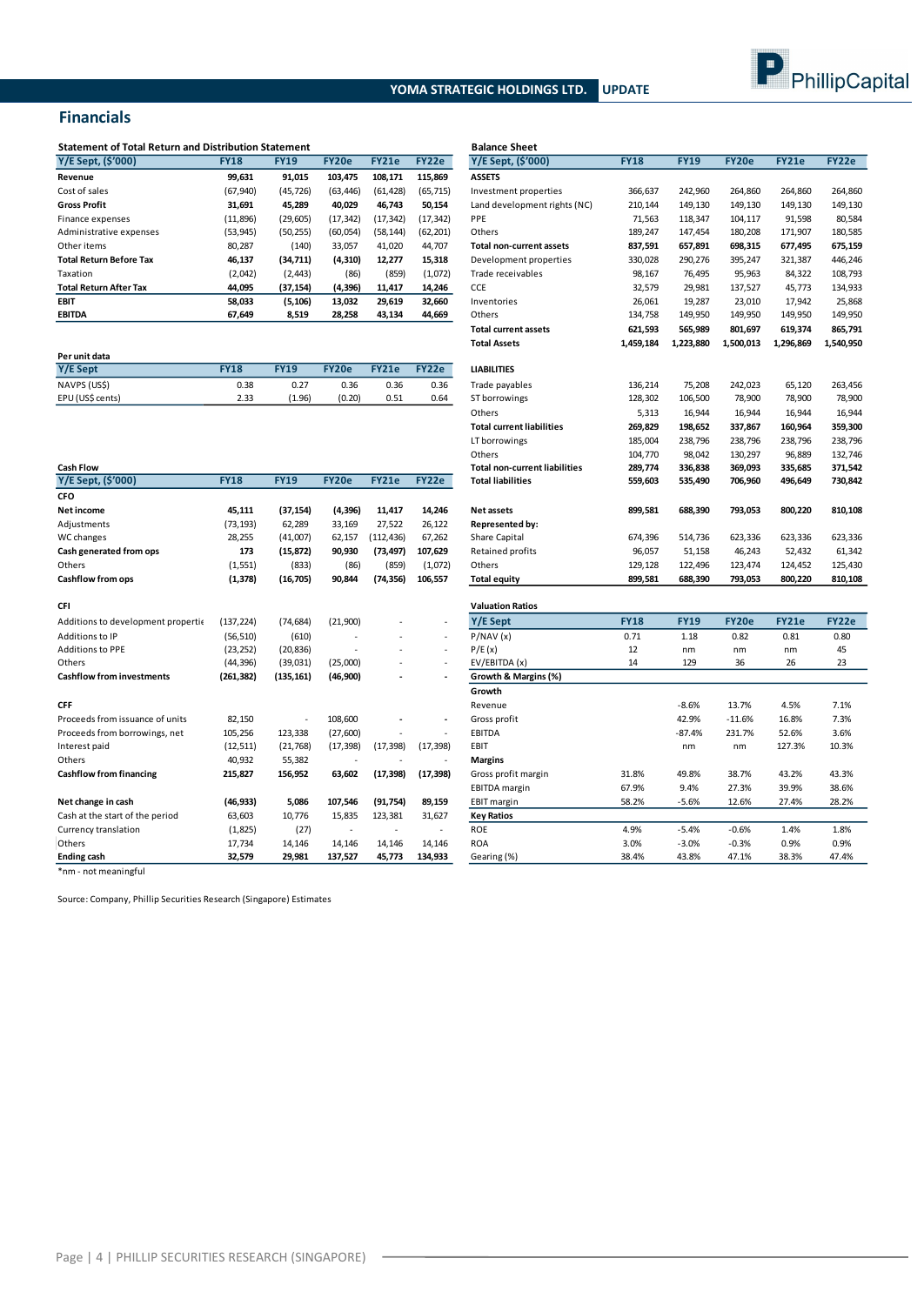



| 1.91111411148.9791111                                                               |                       |                                                                                         |  |  |  |  |  |  |
|-------------------------------------------------------------------------------------|-----------------------|-----------------------------------------------------------------------------------------|--|--|--|--|--|--|
| <b>Total Returns</b>                                                                | <b>Recommendation</b> | Rating                                                                                  |  |  |  |  |  |  |
| $> +20\%$                                                                           | Buv                   |                                                                                         |  |  |  |  |  |  |
| +5% to +20%                                                                         | Accumulate            |                                                                                         |  |  |  |  |  |  |
| $-5\%$ to $+5\%$                                                                    | <b>Neutral</b>        | 3                                                                                       |  |  |  |  |  |  |
| -5% to -20%                                                                         | Reduce                | 4                                                                                       |  |  |  |  |  |  |
| $\leq -20\%$                                                                        | Sell                  | 5                                                                                       |  |  |  |  |  |  |
| <b>Remarks</b>                                                                      |                       |                                                                                         |  |  |  |  |  |  |
| We do not base our recommendations entirely on the above quantitative return bands. |                       |                                                                                         |  |  |  |  |  |  |
|                                                                                     |                       | Ne consider qualitative factors like (but not limited to) a stock's risk reward profile |  |  |  |  |  |  |

alitative factors like (but not limited to) a stock's risk reward profile, market sentiment, recent rate of share price appreciation, presence or absence of stock price catalysts, and speculative undertones surrounding the stock, before making our final recommendation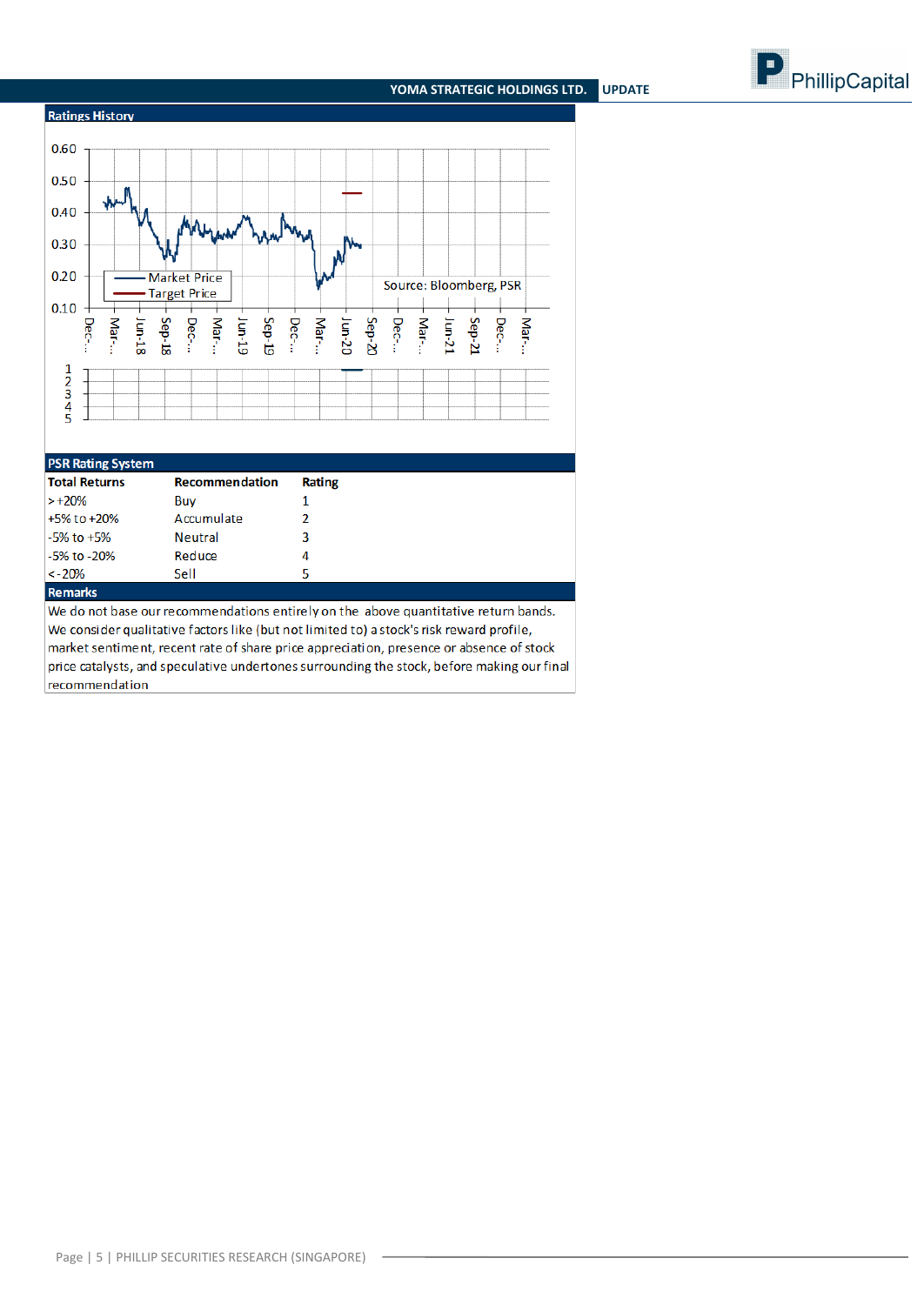### **Contact Information (Singapore Research Team)**

**Property | REITs Small-Mid Cap Consumer | Industrial** 

**Banking & Financials | Healthcare Credit Analyst (Bonds) Technical Analyst**

**SINGAPORE**

**Phillip Securities Pte Ltd** Raffles City Tower 250, North Bridge Road #06-00 Singapore 179101 Tel +65 6533 6001 Fax +65 6535 6631 Website[: www.poems.com.sg](http://www.poems.com.sg/)

**JAPAN**

**Phillip Securities Japan, Ltd.** 4-2 Nihonbashi Kabuto-cho Chuo-ku, Tokyo 103-0026 Tel +81-3 3666 2101 Fax +81-3 3666 6090 Website[: www.phillip.co.jp](http://www.phillip.co.jp/)

**THAILAND Phillip Securities (Thailand) Public Co. Ltd** 15th Floor, Vorawat Building, 849 Silom Road, Silom, Bangrak, Bangkok 10500 Thailand Tel +66-2 6351700 / 22680999 Fax +66-2 22680921 Website [www.phillip.co.th](http://www.phillip.co.th/)

**UNITED STATES Phillip Capital Inc** 141 W Jackson Blvd Ste 3050 The Chicago Board of Trade Building Chicago, IL 60604 USA Tel +1-312 356 9000 Fax +1-312 356 9005 Website[: www.phillipusa.com](http://www.phillipusa.com/)

#### **INDIA**

**PhillipCapital (India) Private Limited** No.1, 18th Floor, Urmi Estate 95, Ganpatrao Kadam Marg Lower Parel West, Mumbai 400-013 Maharashtra, India Tel: +91-22-2300 2999 / Fax: +91-22-2300 2969 Website[: www.phillipcapital.in](http://www.phillipcapital.in/)

Tay Wee Kuang - [taywk@phillip.com.sg](mailto:taywk@phillip.com.sg) Timothy Ang – [timothyang@phillip.com.sg](mailto:timothyang@phillip.com.sg) Chua Wei Ren – chuawr@phillip.com.sg

**Contact Information (Regional Member Companies) MALAYSIA Phillip Capital Management Sdn Bhd** B-3-6 Block B Level 3 Megan Avenue II, No. 12, Jalan Yap Kwan Seng, 50450 Kuala Lumpur Tel +603 2162 8841 Fax +603 2166 5099 Website[: www.poems.com.my](http://www.poems.com.my/)

> **INDONESIA PT Phillip Securities Indonesia** ANZ Tower Level 23B, Jl Jend Sudirman Kav 33A Jakarta 10220 – Indonesia

Tel +62-21 5790 0800 Fax +62-21 5790 0809 Website: [www.phillip.co.id](http://www.phillip.co.id/)

**FRANCE King & Shaxson Capital Limited** 3rd Floor, 35 Rue de la Bienfaisance 75008 Paris France Tel +33-1 45633100 Fax +33-1 45636017 Website[: www.kingandshaxson.com](http://www.kingandshaxson.com/)

**AUSTRALIA**

**Phillip Capital Limited** Level 10, 330 Collins Street Melbourne, Victoria 3000, Australia Tel +61-03 8633 9803 Fax +61-03 8633 9899 Website[: www.phillipcapital.com.au](http://www.phillipcapital.com.au/)

#### **TURKEY**

**PhillipCapital Menkul Degerler** Dr. Cemil Bengü Cad. Hak Is Merkezi No. 2 Kat. 6A Caglayan 34403 Istanbul, Turkey Tel: 0212 296 84 84 Fax: 0212 233 69 29 Website[: www.phillipcapital.com.tr](http://www.phillipcapital.com.tr/)

**Head of Research Admin**<br> **Paul Chew – <u>paulchewkl@phillip.com.se</u><br>
Siti Nursyazwina** Siti Nursyazwina - [syazwina@phillip.com.sg](mailto:syazwina@phillip.com.sg)

Natalie Ong - [natalieongpf@phillip.com.sg](mailto:natalieongpf@phillip.com.sg) Tan Jie Hui - [tanjh@phillip.com.sg](mailto:tanjh@phillip.com.sg) Terence Chua - [terencechuatl@phillip.com.sg](mailto:taywk@phillip.com.sg) Terence Chua - terencechuatl@phillip.com.sg

**HONG KONG Phillip Securities (HK) Ltd** 11/F United Centre 95 Queensway Hong Kong Tel +852 2277 6600 Fax +852 2868 5307 Websites**:** [www.phillip.com.hk](http://www.phillip.com.hk/)

**CHINA Phillip Financial Advisory (Shanghai) Co Ltd** No 550 Yan An East Road, Ocean Tower Unit 2318, Postal code 200001 Tel +86-21 5169 9200 Fax +86-21 6351 2940 Website[: www.phillip.com.cn](http://www.phillip.com.cn/)

**UNITED KINGDOM King & Shaxson Capital Limited** 6th Floor, Candlewick House, 120 Cannon Street, London, EC4N 6AS Tel +44-20 7426 5950 Fax +44-20 7626 1757 Website[: www.kingandshaxson.com](http://www.kingandshaxson.com/)

#### **CAMBODIA Phillip Bank Plc**

Ground Floor of B-Office Centre, #61-64, Norodom Blvd Corner Street 306, Sangkat Boeung Keng Kang 1, Khan Chamkamorn, Phnom Penh, Cambodia Tel: 855 (0) 7796 6151/855 (0) 1620 0769 Website[: www.phillipbank.com.kh](http://www.phillipbank.com.kh/)

## **DUBAI**

**Phillip Futures DMCC** Member of the Dubai Gold and Commodities Exchange (DGCX) Unit No 601, Plot No 58, White Crown Bldg, Sheikh Zayed Road, P.O.Box 212291 Dubai-UAE Tel: +971-4-3325052 / Fax: + 971-4-3328895